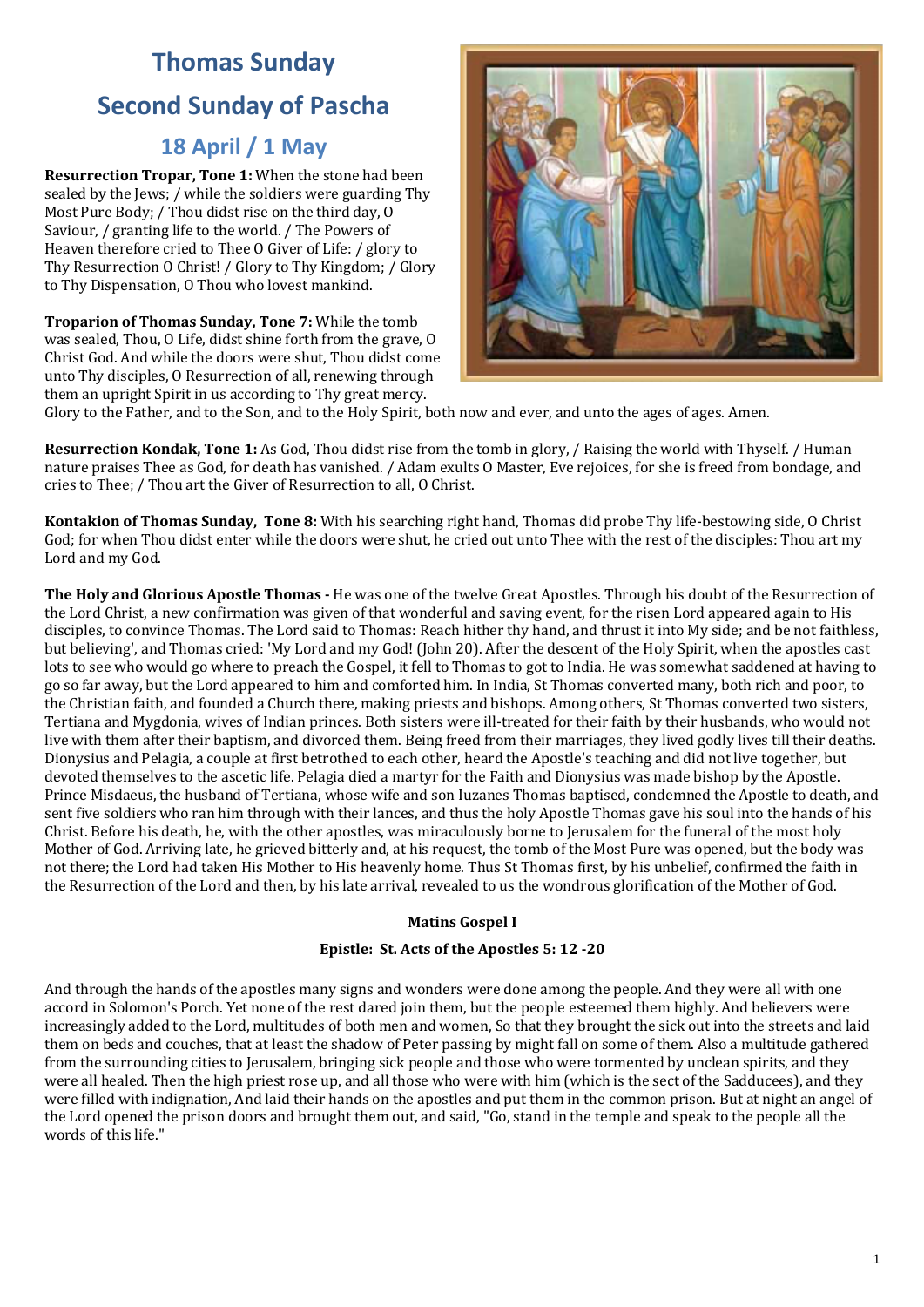## **MANY SIGNS AND WONDERS WERE DONE AMONG THE PEOPLE**

For though the Apostles themselves modestly ascribe it all to this cause, declaring that they did these things in the name of Christ, yet at the same time the life and noble conduct of the men helped to produce this effect ...Observe how he now no longer tells the number of those who believe: at such a rate was the faith making way even to an immense multitude, and also widely was the Resurrection proclaimed. So then 'the people magnified them': but they were now no longer lightly to be despised as once they were: for in a little moment, at a single turn of the scale, such have been the effects produced by the fisherman and the publican! Earth had become a heaven, for manner of life, for boldness of speech, for wonders, for all: like angels they were looked upon with wonder.

*St. John Chrysostom. Homily XII on Acts V B#55. p. 78.* 

# The Gospel According To St. John 20: 19-31

Then, the same day at evening, being the first day of the week, when the doors were shut where the disciples were assembled, for fear of the Jews, Jesus came and stood in the midst, and said to them, "Peace be with you." When He had said this, He showed them His hands and His side. Then the disciples were glad when they saw the Lord. So Jesus said to them again, "Peace to you! As the Father has sent Me, I also send you." And when He had said this, He breathed on them, and said to them, "Receive the Holy Spirit. If you forgive the sins of any, they are forgiven them; if you retain the sins of any, they are retained." Now Thomas, called the Twin, one of the twelve, was not with them when Jesus came. The other disciples therefore said to him, "We have seen the Lord." So he said to them, "Unless I see in His hands the print of the nails, and put my finger into the print of the nails, and put my hand into His side, I will not believe." And after eight days His disciples were again inside, and Thomas with them. Jesus came, the doors being shut, and stood in the midst, and said, "Peace to you!" Then He said to Thomas, "Reach your finger here, and look at My hands; and reach your hand here, and put it into My side. Do not be unbelieving, but believing." And Thomas answered and said to Him, "My Lord and my God!" Jesus said to him, "Thomas, because you have seen Me, you have believed. Blessed are those who have not seen and yet have believed." And truly Jesus did many other signs in the presence of His disciples, which are not written in this book; But these are written that you may believe that Jesus is the Christ, the Son of God, and that believing you may have life in His name.

# **RECEIVE THE HOLY SPIRIT**

For great is the dignity of the priests. 'Whosesoever sins,' it says, 'you remit, they are remitted unto them' ...And hold them very exceedingly in honour ...The priest, even if he rightly orders his own life, if he does not have an anxious care for yours, yes and that of all those around him, will depart with the wicked into hell; and often when not betrayed by his own conduct, he perishes by yours, if he has not rightly performed his part... 'For they watch out for your souls, as those who must give account' (Heb.13:17)...For this is the Faith, to receive things not seen, since 'Faith is the substance of things hoped for; the evidence of things not seen' (Heb. 11:1).

## St. John Chrysostom. Homily LXXXVI, 4 and LXXXVII, I on John XX. B#58, pp. 326,327

**A** missionary was tortured for preaching Christ in pagan Burma. His fingernails were torn from the roots and he was hung by his fingers until his hands were twisted and scarred. Later when he asked to preach in a certain town, the pagan Prince of that town refused saying: "I would allow a dozen ordinary men to speak, but not you with those scarred hands. My people would never listen to what you say, for they could not help seeing your hands."

The inference was that the missionary's scarred hands would speak more convincingly of his love for Christ than any words he could say.

The Gospel lesson today spoke to us of the scars of Jesus. When the other disciples told Thomas that they had seen the Lord, Thomas said to them: "Unless I see in His hands the print of the nails, and place my finger in the mark of the nails, and place my hand in his side, I will not believe." Eight days later when the disciples were in the room and Thomas with them, the  $\overline{\mathbf{a}}$  doors being shut, our Lord stood in the midst of them and said, "Peace be to you." Then He said to Thomas, "Put your finger here, and see my hands; and put out your hand, and place it into my side; do not be faithless, but believing." Thomas answered Him, "My Lord and my God!" Thomas believed when he saw the scars of Jesus. For him the scars were the greatest proof that this was the real Iesus, the Iesus who had suffered and died, the Iesus Who had risen from the tomb.

Through the Gospel lesson today the Risen Christ appears also to us. He shows us the scars in His hands and side! What do the scars of Christ teach us? What do they tell us about Him?

#### **The Scars Speak.**

First, the scars of Christ speak most eloquently of His love for us. St. Paul writes, "While we were yet helpless, at the right time Christ died for the ungodly. Why, one would hardly die for a righteous man — though perhaps for a good man one will dare even to die. But God shows His love for us in that while we were yet sinners Christ died for us." (Romans 5:6-8).

A little girl sat on her mother's knee, and as she looked into her mother's face she said: "Mummie, you've got the prettiest hair and the sweetest eyes I have ever seen. And Mummie, yours is the kindest face in all the world. But, Mummie, why are your arms so ugly?" The mother then explained to her daughter that when she was a tiny baby the house caught fire. She ran into the house and rescued her out of her crib. In the process her arms and hands were badly burned. When the little girl heard this, tears began streaming down her face. Looking once more into her mother's face she said, "Mummie, you've got the prettiest hair I have ever seen, and yours is the sweetest face, and your eyes are wonderful. But, Mummie, your hands and your arms are the most beautiful of all. I have loved you always, but I love you more than ever now."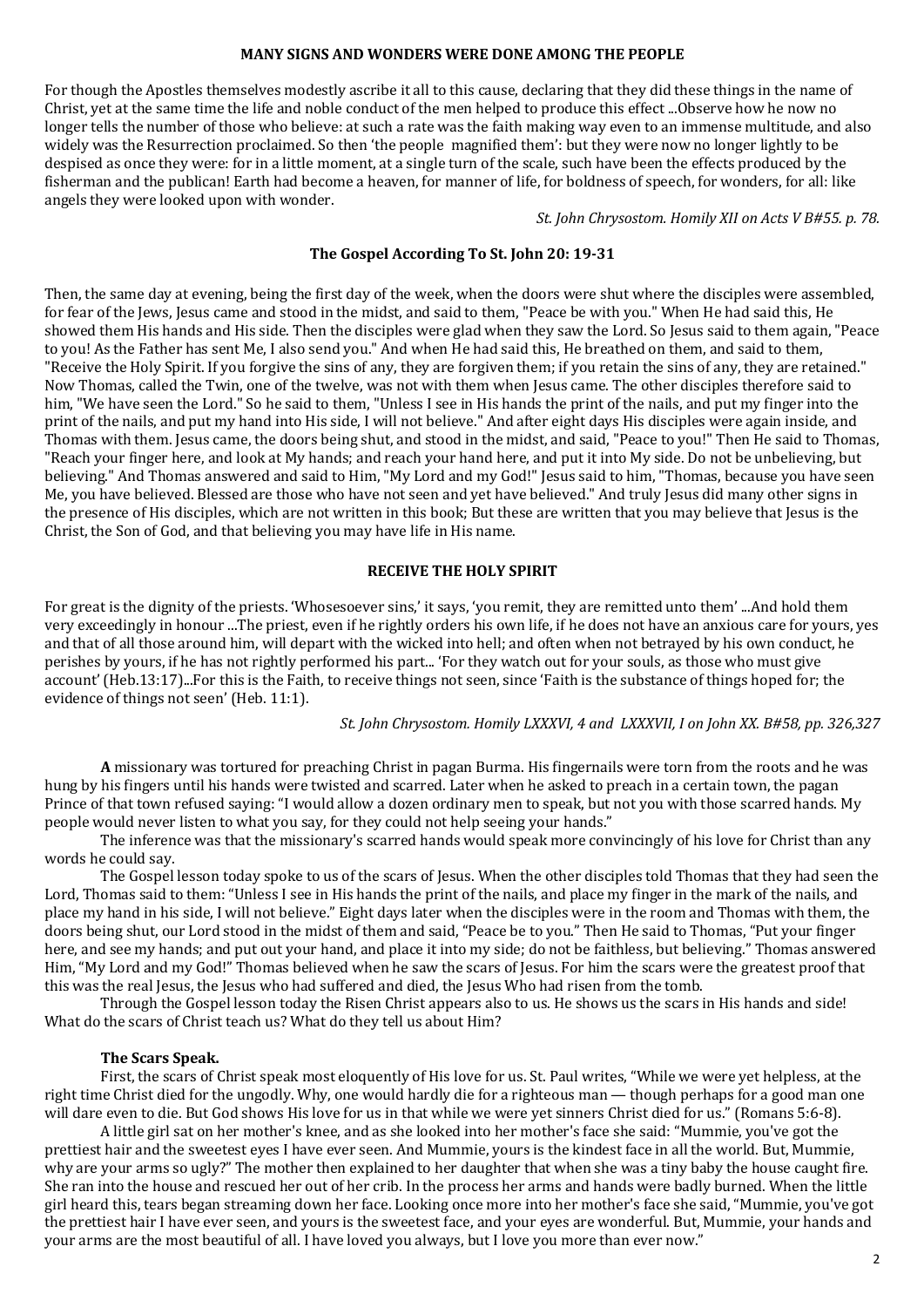The scars of Jesus speak eloquently of His love for us. Such eloquence should evoke in every true Christian the response it evoked in Thomas and in the little girl, "My Lord and my God, I loved you before but more than ever now.

Secondly, the scars of Jesus teach us that life is a struggle. Whoever got the idea that a good Christian never suffers? "God had one son without sin," said St. Augustine. "He has no sons without suffering." He has never promised us immunity from suffering — His own Son suffered — but He has promised us victory in our suffering. "In the world you have tribulation but be of good cheer. I have overcome the world," He said. The worst thing that evil can do is to kill God. Having been defeated in that, in its strongest moment, when evil wore its greatest armor, it can never be victorious again.

Thirdly, the scars of Jesus speak eloquently of His love, but they also speak to our scars. The hardest part of suffering for Christians is the dark hour when they are tempted to believe that God is not with them in their suffering; when they suppose that lesus reigns in some far-off splendor, untroubled by their woe. This is simply not true! The first thing lesus does when He comes to sufferers is to show them His scarred hands. What a password! When you are pouring out your passionate protests to Jesus and asking Him why this should happen to you, look! He is showing you His hands.

Finally the scars on the body of Jesus were caused by man's sin. If we were to choose a symbol for sin, perhaps the best one would be a nail. Each sin is a nail that continues to be driven into the body of Jesus. The best definition of sin is that it is not only the breaking of God's commandments, but even more so the breaking of God's heart.

There was a soldier who was with the occupying forces in Germany, far from wife and home and loved ones. One evening he was walking down a German street, where one of the few buildings remaining was a house of ill fame, its doorway decorated with suggestive photographs. He was greatly tempted. He reached into his pocket for his billfold. As he opened it his eyes fell on a picture of the crucified Christ which he always carried with him. He saw the scars on the hands of our Lord. He thought of the nails his sin would drive into those hands. Then, without hesitation, he walked away from temptation saying to himself. "I cannot sin against Him. I had forgotten the scars."

#### **Footprints and Nailprints.**

A Frenchman was crossing the desert with an Arab guide. Day after day the Arab knelt on the burning sand and called upon his God in prayer.

One evening when the Arab knelt to pray, the unbelieving Frenchman asked him: "How do you know there is a God?"

The guide fixed his eyes upon the scoffer for a moment and then replied: "How do I know there is a God? I'll answer that question, if you permit me to ask you one first. How did we know this morning that it was a camel and not a man that had passed our tent while we slept last night?"

The Frenchman laughed and said, "Why, we could tell it by the print of the hoof in the sand. That print was not from the foot of a man."

The Arab then looked to the West where the setting sun threw shafts of red and gold and purple into the vaulted canopy of heaven, and pointing toward the sun, he said: "Neither is that the footprint of a man."

The world about us is filled with the footprints of God! Every sunset, every sunrise, every tree, every flower, every lake, every blade of grass, every twinkling star in the diamond-studded ceiling which envelops this marvelous world of ours  $$ is a footprint of our Maker.

The Bible tells us: "The heavens declare the glory of God; and the firmament showeth His handiwork" (Psalms 19:1). He who can see the scarlet sun sink into its pool of purple, splashing the sky with streaks of gold and crimson — and still not see the footprint of his Maker — is like a pair of spectacles without a pair of eves behind them.

But God has not left us to follow the path to Him by footprints. He has revealed Himself to us through the pages of His Word. The book of nature may tell us that there is a God, but only the Book of God can tell us who He is — and what He has done for us through Jesus Christ, His Son.

The footprints of the setting and the rising sun may tell us that God is. But only the nailprints in the hands of our Savior can tell us that  $God$  is  $-$  LOVE.

Jesus appeared to the disciples, and to Thomas, showing them the scars in His hands and side — scars that were proof of His love; scars that won for us the final Victory over death; scars that speak a compassionate word of understanding to our wounds; scars which if we have re-opened through our sin, we can hopefully re-close through our sincere and honest repentance.

Too long have we been hard on Thomas. He is now our spokesman. Surrounded by scars we, too, say: "Until I see in His own hands the mark of the nails, and put my finger into the nailmarks and my hand into His side. I will never believe." Having seen the scars, we cannot but say with Thomas, "My Lord and my God!"

*Fr Anthony Coniaris*

"But Thomas, one of the twelve, called Didymus, was not with them when Jesus came. The other disciples therefore said unto him. We have seen the Lord. But he said unto them. Except I see in His hands the print of the nails, and put my finger into the print of the nails, and thrust my hand into His side, I will not believe (In. 20:24-25).

What does this mean, his "I will not believe"? Is it possible he could not believe the other eleven Apostles, his brothers? Is it possible they could lie to him? The whole evangelical life of Christ, all His miracles, Golgotha, the death on the Cross, they had experienced together. And now this joy which they all had experienced they wanted to share with him. No, this was not a lie.

But He, Whom they had seen, was He really the same Christ? Was this not a vision or some other Christ? Was this not a mistake? And Thomas was afraid to lose what he had. And what did he have? This is what: during the years of fellowship with Christ, he had absorbed His teaching, the entire makeup of His life; and by now he was incapable of living any other way. It was painful for him not to have personal fellowship anymore with Christ; but by this time he understood that Christ came to earth in order to teach us the main commandment of God: love for God and neighbour, to perform it Himself, and to give us the strength to fulfill it.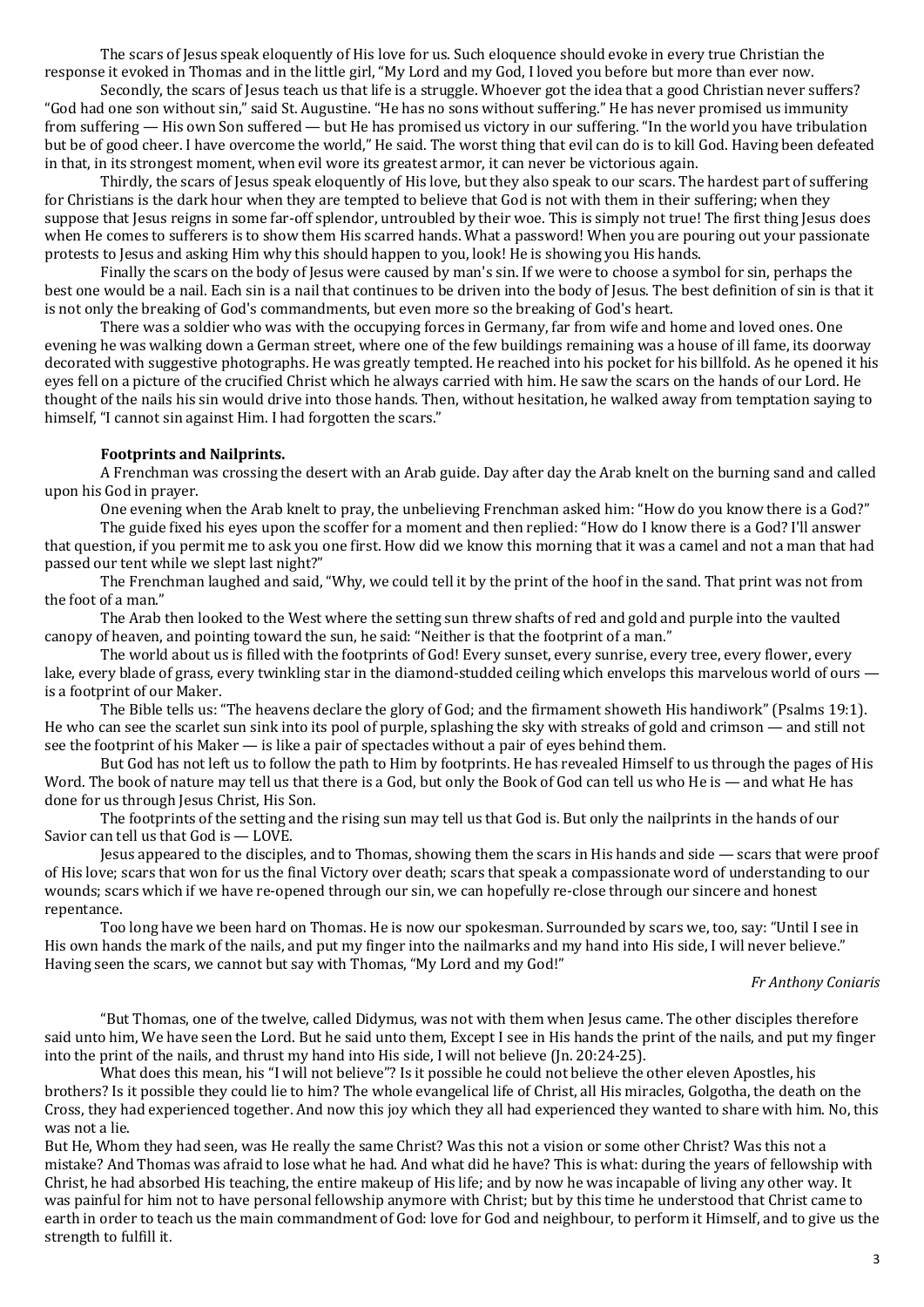In Paradise the first man fulfilled the commandment of God. The strength to fulfill this commandment of God he drew from eating the fruits of the Tree of Life. But then came the Fall. Paradise was lost, the Tree of Life was lost, and together with it, the strength for a godly life. And Christ came in order to give us the New Testament Tree of Life—His Body and Blood. "This do in remembrance of Me," He said at the Last Supper (Lk. 22:19).

Thomas knew the commandments of Christ, and he knew where to draw the strength to fulfill them. He lived this, Although he lived without the human presence of Christ, he lived in Christ. He was afraid to make a mistake. What if another Christ had appeared to the disciples, not the One in Whom he lived and continued to live? This is what his "I will not believe" meant. And on the eighth day after His Resurrection, the Lord again appeared to His disciples, while Thomas was also in the house, and allowed him to touch His wounds. And here resounded Thomas's triumphant cry, which even now stirs our hearts: "My Lord and my God!" (In. 20:28). And here are the words of Christ which relate to you and me, opening a new era of faith which will remain until the end of the world: "Because thou hast seen Me, thou hast believed. Blessed are they that have not seen, and yet have believed... But these are written," adds the Apostle John the Divine, "that ye might believe that Jesus is the Christ, the Son of God; and that believing ye might have life through His name" ( $\ln 20:29, 31$ ).

*The One Thing Needful - Archbishop Andrei*

## **Saints of the Week**

**18 April / 1 May — Our Holy Father John** - He was a disciple of St Gregory of Decapolis. In the time of the iconoclast heresy, the Emperor Leo the Armenian put John to torture, together with his teacher, Gregory, and Joseph the Hymnographer. When Gregory finished his earthly course, John became abbot of the Decapolite monastery in Constantinople. Becoming abbot, he intensified his asceticism for the sake of the Kingdom of God. He died peacefully in about 820. After his death, St Joseph buried him near the grave of St Gregory.

**The Holy Martyr John the New of loannina** - born in Ioannina, once the capitol city of the Emperor Pyrrhus. When his impoverished parents died, the young John moved to Constantinople and there continued his occupation, for he was a craftsman. Not long before that, the Turks surrounded Constantinople and many Christians, out of fear, denied Christ and embraced the Islamic faith. St. John had his workshop in the midst of these converts to Islam. The more the young John burned with love for Christ the Lord, the more openly he exposed himself as a Christian before these traitors of Christ. He began to argue with them about faith and, finally, rebuked them for their betrayal of Christ. They dragged him before the judge and falsely accused John, alleging that he had earlier embraced Islam, and that he again reverted to Christianity. After he was tortured and beaten with rods and iron ramrods, they cast him into prison. The next day was the Feast of the Resurrection of Christ and, again, they brought him out for further torture and John emerged singing: "Christ is risen from the dead!" To his torturers, he bravely said: " Do what you want in order to send me as soon as possible from this transient life to eternal life. I am Christ's slave, I follow Christ, for Christ I die that I may live with Him!" After that, John was bound in chains and brought to the place of burning. Upon seeing a large fire prepared for him, John ran and leaped into the flames. His torturers seeing how he loved death in the fire removed him from the fire and sentenced him to be beheaded. After they beheaded him, they threw his head and body into the fire. Later on, Christians leafed through the ashes and gathered some of the remains of his honourable and wonder-working relics and interred them in the Great Church [Agia Sophia - Church of the Holy Wisdom] in Constantinople. Thus, St. John of Ioannina died a martyr's death and received the glorious martyr's wreath on April 18, 1526 A. D.; The Holy Martyrs Victor, Zoticus, Zeno, Acyndinus and Severian; New Martyr Priests Nicholas (1937) and Basil (Derzhavin) (1930) and lay people of the city of Gorodets, Nizhni-Novgorod.

**19 April / 2 May — Our Holy Father John of the Ancient Caves - lived a life of asceticism in the so-called "old caves," the** "old Lavra" of Chariton the Great in Palestine. Having loved Christ the Lord with all his heart, with all his soul and with all his mind, John, at an early age, began to travel to the holy places and to listen to the instructions and counsels of the holy men. Finally, he settled in the Caves of Chariton, where he gave himself to rigorous asceticism spending days and years in fasting, prayer, vigils, continuously meditating on death, and teaching himself humility. As a good ripened fruit, he was plucked by death and took up habitation in Paradise. He lived and died in the eighth century;

**The Holy Martyrs Christopher, Theonas and Antoninus** - young officers serving under Emperor Diocletian. When St. George the Great Martyr was being tortured, they witnessed his sufferings as well as the miracles which occurred at that time. Seeing all of this, they came before the emperor, laid down their arms, removed their military belts and bravely confessed the Name of the Lord Jesus. For that, they were subjected to great torture and finally were tossed into the fire, where their bodies were consumed while their souls went to God into eternal joy. They honourably suffered in Nicomedia in the year 303 A.D.; **St Tryphun, Patriarch of Constantinople** - The Emperor Romanus, who reigned over Byzantium at the beginning of the tenth century had a son, Theophylact, who was sixteen years old when Patriarch Stephen died. The emperor wanted his son to be elevated as patriarch for he had promised him [his son] this spiritual calling from his vouth. Because his son was a minor, the emperor was ashamed to do this. The patriarchal throne was assumed by Tryphun a simple but chaste and pious old man. Tryphun remained on the throne for three years. When the son of the emperor reached his twentieth year, the emperor thought, to remove Tryphun at any price and to install his son as patriarch. The saint of God, Tryphun, did not want to relinquish his throne voluntarily, for no other reason, because he considered it to be a great scandal that such a young man be elevated to such a responsible and burdensome position as that of being patriarch. Through the intrigue of a nefarious bishop, the signature of the innocent Tryphun was extracted on a blank sheet of paper. Later on, in the imperial court, above that signature, the alleged resignation of the patriarch was written which the emperor decreed. As a result of this, there arose a great confusion in the Church, for the laity and the clergy stood by Tryphun, the godly man. The emperor then forcibly removed the aged patriarch and sent him to a monastery and, his son, Theophylact, was elevated as patriarch. St. Tryphun lived as an ascetic in this monastery for two years and five months and presented himself before the Lord in the year 933 A.D.. Our Holy Father, the Martyr Agathangelos; Our Holy Father Simeon the Barefoot;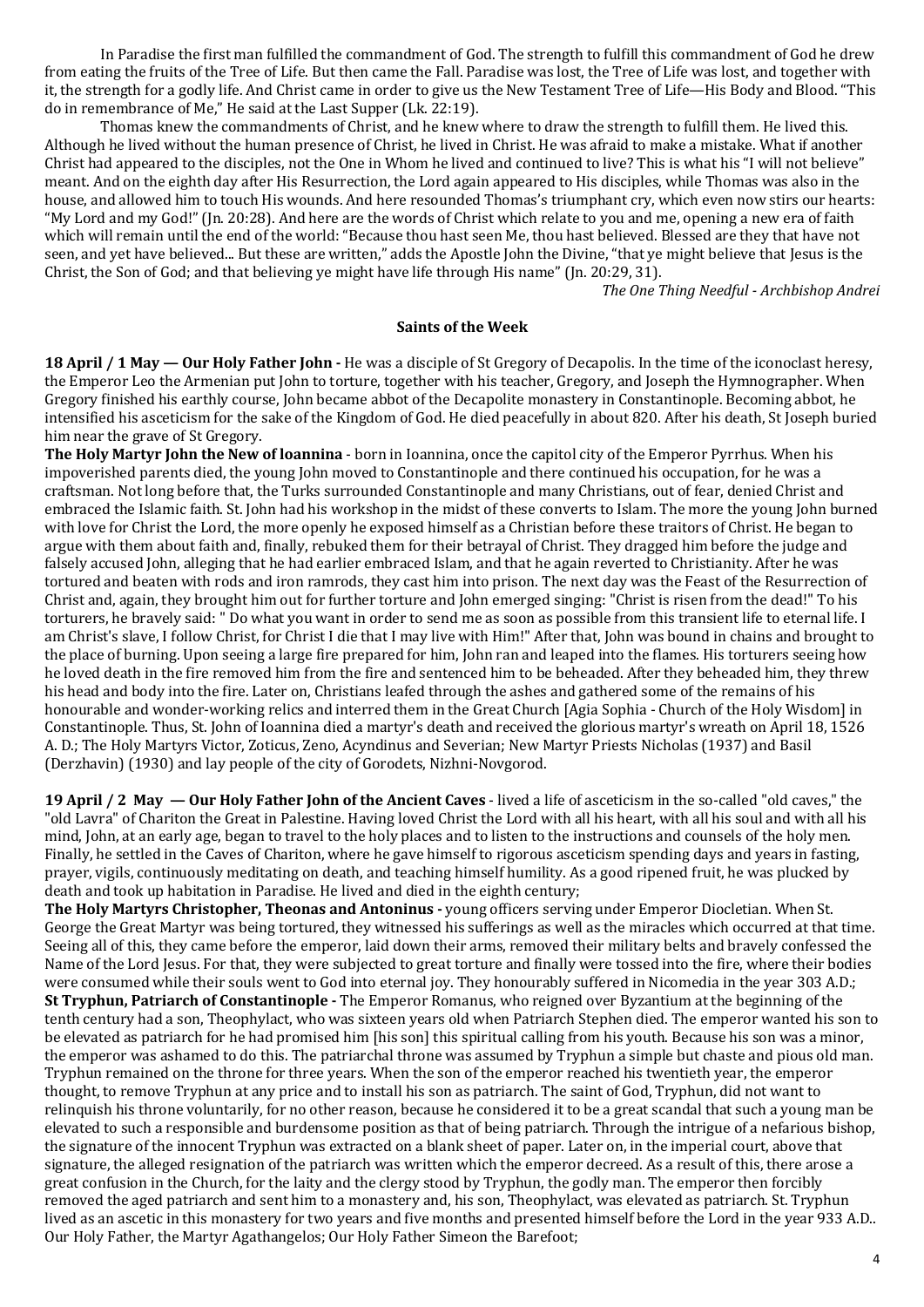**Hieromartyr Alphege, archbishop of Canterbury (1012)** - he became a monk at Deerhurst but after some years retired to be a hermit in Somerset. In 984 he became bishop of Winchester and he became known for his personal austerity and lavish almsgiving. In 994 King Ethelred sent him to parley with the Danes Anlaf and Swein, who had raided both London and Wessex. The Anglo-Saxons paid tribute but Anlaf became a Christian and promised he would never again come to England 'with warlike intent.' This promise was kept. In 1006 he succeeded Aelfric as archbishop of Canterbury. Meanwhile the Danes continued to overrun southern England. They beseiged Canterbury and imprisoned Alphege and others and demanded a ransom of 3000 pounds. Alphege refused to pay and forbade his people to do so. The Danes were so infuriated that, after a feast at which they got drunk, and killed him with the bones of oxen: an axeman delivered the final blow. His was originally buried in St. Paul's Cathedral, London however in 1023 his body was translated to Canterbury Cathedral. In 1105 his body was found to be incorrupt.

**20 April / 3 May — Our Holy Father Theodore Trichinas** - A citizen of Constantinople, he was the son of wealthy parents. He left parents, home and riches while still a young man and settled in a remote monastery in Thrace, where he undertook the most rigorous ascetic life. He slept on a stone so that he might have less sleep; he was always bareheaded and dressed in a hair-shirt, from which he was called 'Trichinas' or 'hairy'. Because of his great and self-inflicted sufferings for the sake of his soul's salvation, God granted him the gift of working miracles, both in his lifetime and after his death, and he died peacefully in about 400. Healing myrrh flowed from his relics.

**The Holy Apostle Zacchaeus** - At first, Zacchaeus was a tax collector and a sinner. When our Lord saw him in Jericho in a tree and entered his home, Zacchaeus was brought to repentance. Later on, Zacchaeus followed the Apostle Peter who appointed him bishop of Caesarea in Palestine where he faithfully served the Gospel and died peacefully; Blessed Anastasius the Sinaite, Patriarch of Antioch; Blessed Gregory, Patriarch of Antioch; Our Holy Father Anastasius of Sinai; Our Holy Father Athanasius of Meteora:

**St. Caedwalla, king of the West Saxons (689)** - he became king by conquest being notoriously violent but then abdicated and went to Rome to become a Christian. He was baptised on Holy Saturday 689 being given the name Peter by Pope Sergius. Soon afterwards he was taken ill and died, still wearing his white baptismal robes. He was aged 30.

April 21 / May 4 – Fast Day - The Hieromartyr Januarius and those with him - This saint was Bishop of Benevento in Italy. In the time of a persecution under Maximian, he was brought before the judge and tormented with various tortures, which he endured patiently. When they threw him into the flames, they were cooled by an invisible dew and the martyr stood uninjured in it and sang the praises of God. Then they flayed his body with iron flails until the bones showed white, but the martyr patiently endured all. His deacon, Faustus, and his reader, Desiderius, were watching the torture and wept for their spiritual father. Then they too were bound and taken with their bishop to the town of Pozzuoli, and cast into prison. There were in the same prison for the sake of Christ the Puetolian deacons Proclus and Sossus and two simple, Christian men, Eutychius and Acutius. All seven were thrown next day to the wild beasts, but the beasts would not touch them . They were all then beheaded, and the Christians of the city of Naples secretly took the body of St Januarius to their city and buried it in the church. To this present day innumerable wonders are worked at this saint's grave. One among many remembered is this: a poor widow, whose only son had died, took the icon of St Januarius out of the church and laid it on her dead son, weeping and imploring the saint's aid, and her son was restored to life. St Januarius suffered with honour in 305; The Holy Martyr Theodore; 

**St. Beuno, abbot of Clynnog Fawr, England (c.640)** - born and educated in Herefordshire before founding his main monastery. When he died a stone oratory was built over his tomb; later his relics were translated to a new church (Eglwys y Bedd) where miracles were reported. He is considered to be the most important local saint of North Wales. Remains of the primitive oratory were excavated in 1914.

**St. Maelrubba (642-722) Apostle of the Picts** - born in Ireland he became a monk at Bangor; later founded a monastery at Applecross on the west coast of Scotland. From there he evangelised Skye and penetrated as far north as Loch Broom. He also build a church on an island in Loch Maree, where his spring was famous for its healing properties.

**St. Ethilwald, hermit of Farne (d. 699)** - he was a monk and a priest of Ripon, who succeeded Cuthbert in the Inner Farne hermitage in 687. Almost nothing is known of him. Once Guthrid, the future abbot, with two monks of Lindisfarne, visited him by boat; on the return journey they were saved from shipwreck in a sudden storm by his prayers. Many miracles have been reported due to his intercession.

**April 22 / May 5 — Our Holy Father Theodore the Sykeote** - His birthplace was the village of Sykeon in Galatia, because of which he was named 'the Sykeote'. While still a ten-year- old boy, Theodore gave himself to strict fasting and night-long vigils under the eye of an elder, Stephen, who lived in his house. His mother, Maria, was a rich widow and intended her son to devote himself to a soldier's calling. But St George appeared to her in her sleep and told her that Theodore was destined for the service, not of an earthly king, but of the King of heaven. St George also appeared to Theodore many times, either to instruct him or to save him from some danger in which the evil demons had placed him. He also had several visions of the most holy Mother of God. Theodore's asceticism exceeded in its severity the asceticism of all the other ascetics of his time. He tormented his body in hunger and thirst and iron girdles and standing all night in prayer. All this—only to link his soul in love to God and to achieve total mastery over his body. The merciful Lord's love responded to Theodore's love. He gave him great power over evil spirits and over all the ills and pains of men. He became known on all sides as a miraculous healer. For his great purity and devotion, he was chosen against his wishes as Bishop of Anastasioupolis. He spent eleven years in episcopal service, and then begged God to release him from this service in order to devote himself again to his beloved asceticism. After that, he returned to his monastery, where, in old age, he gave his soul to the Lord for whose sake he had undergone so much voluntary suffering. He died at the beginning of the reign of the Emperor Heraclius, in about 613. The Holy Martyr Leonidas; **Our Holy Father, the Monk Vitalis -** During the time of the Alexandrian Patriarch John the Merciful, a young monk appeared who, as soon as he arrived, complied a list of all the prostitutes in Alexandria. The mortification (asceticism) of this young